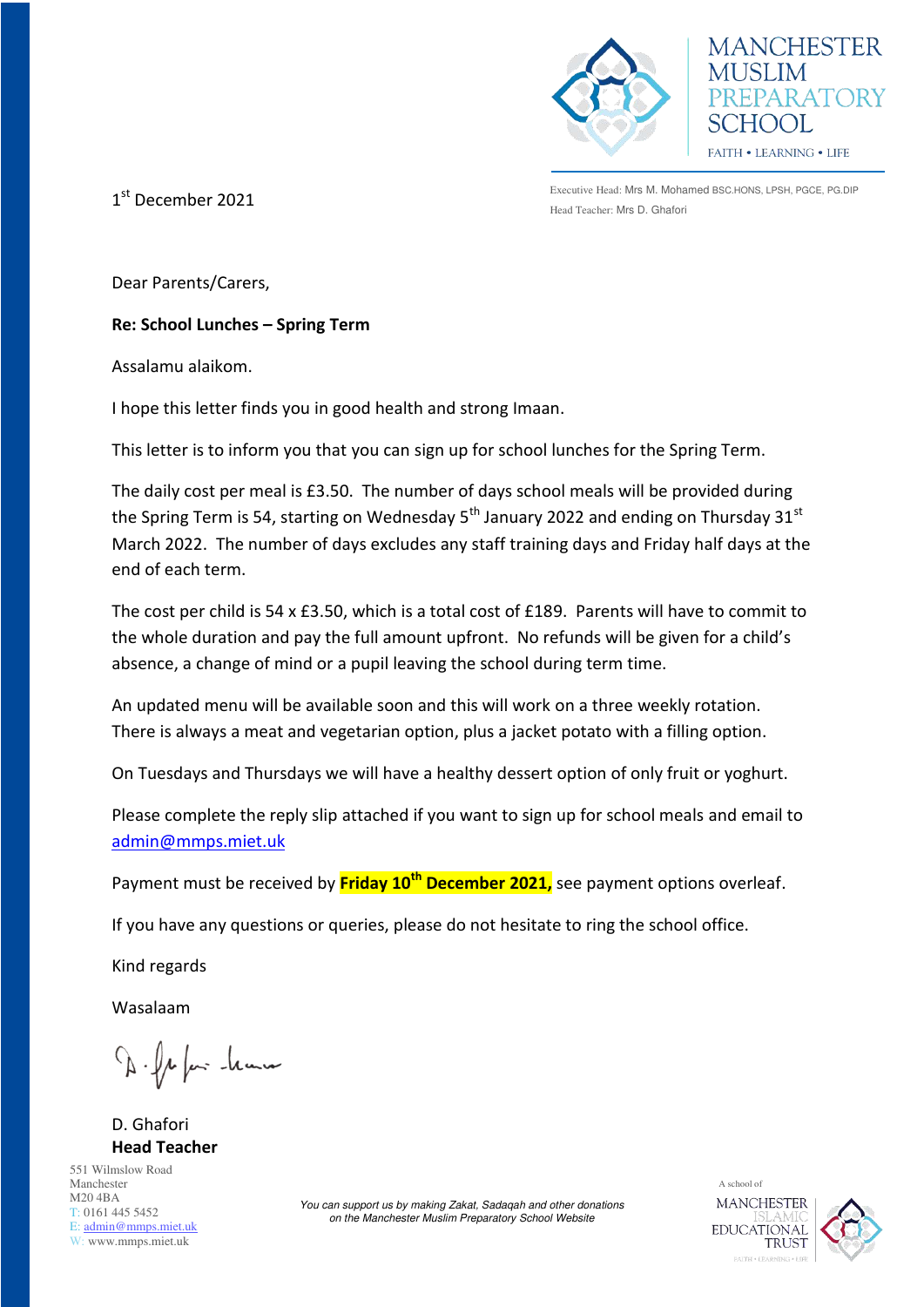



Executive Head: Mrs M. Mohamed BSC.HONS, LPSH, PGCE, PG.DIP Head Teacher: Mrs D. Ghafori

## **Reply Slip : School Lunches – Spring Term (54 Days) Wednesday 5th January – Thursday 31st March 2022**

| <b>Allergies:</b><br>If your child has an allergy or food intolerance, please state below : |  |  |
|---------------------------------------------------------------------------------------------|--|--|
|                                                                                             |  |  |
|                                                                                             |  |  |
|                                                                                             |  |  |

………………………………………………………………………………………………………………………………………………